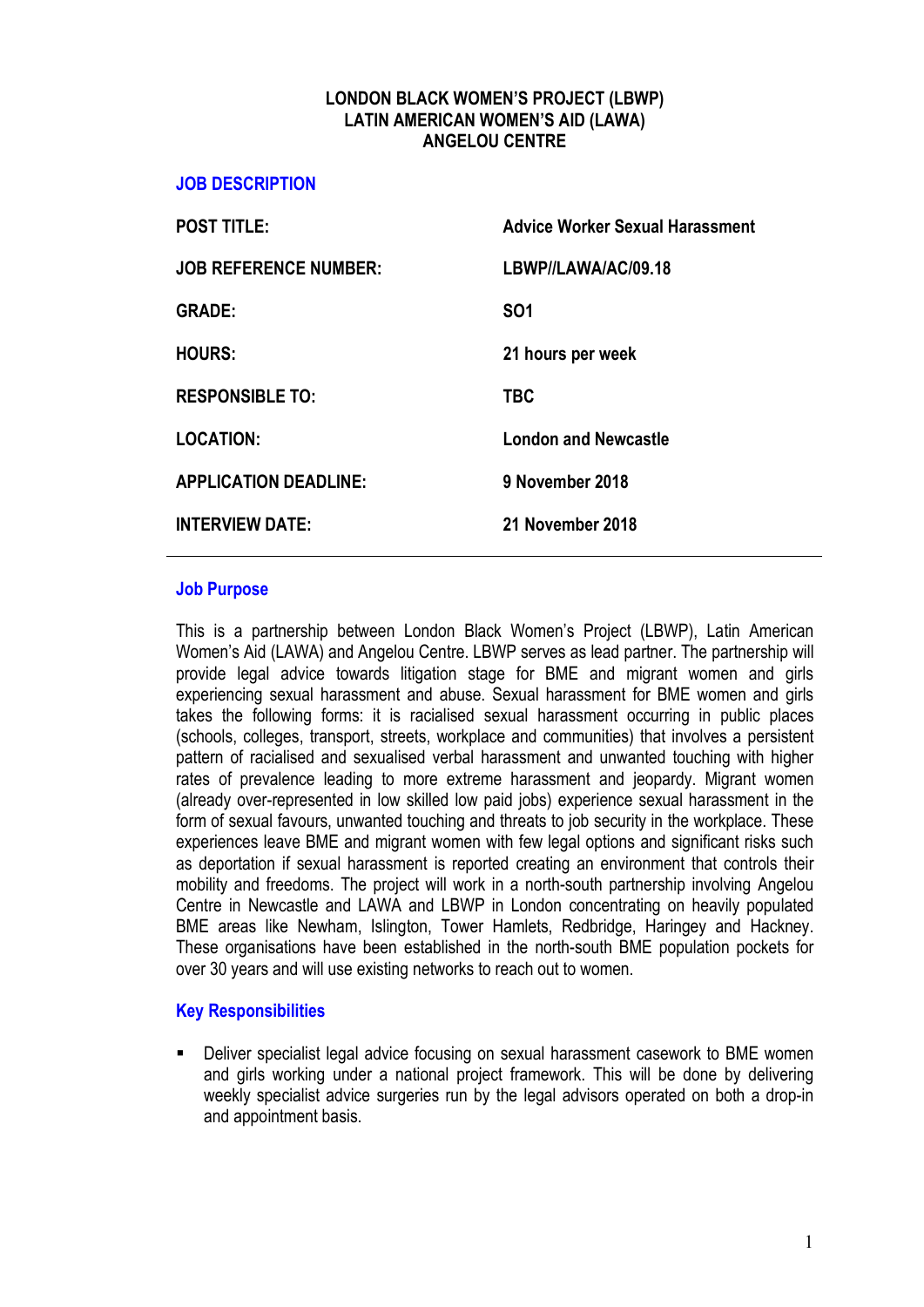- Undertake outreach work to the communities and across sectors to promote the project and to generate referrals and ensure that all localities where there project will work are covered by outreach and by referral protocols.
- Establish common referral pathways across the partnership.
- Establish and ensure the project is working under a consistent casework approach.
- Identify cases for potential litigation that can be used to understand how rights are protected under the system and identify issues at litigation stage that can challenge and improve the system.
- Undertake casework management, prepare casework and evidence on cases, and if required provide expert witness support and testimony.
- Work with legal professionals to support complex casework especially at litigation stage.
- Develop quarterly plans to manage and deliver the work.
- Working with partners, deliver six monthly capacity training to professionals focusing on BME and migrant women and experiences of sexual harassment generating from the casework covering improved casework interventions towards successful litigation and safe practice.
- Attend quarterly capacity building partnership exchange based on the casework to improve internal practices regarding responses to sexual harassment.
- Undertake quarterly monitoring and evaluation activity.
- Liaise and network with legal advice providers, solicitors and other professionals to develop the strategic programme.
- **Provide completely analysed monitoring and performance reports and other reports as** identified by the Director using agreed templates and take overall responsibility for the key outputs and performance management.
- Establish and develop procedures for referring and signposting clients to other relevant services.

## **General**

All staff working in this partnership must:

- Work at all times with the best interest of the partnership adhering to each organisations' policies and procedures.
- **Ensure that any action or comments made on behalf of or representing the partnership will** not cause the partnership's name to be sullied or assist in bringing the partnership into disrepute.
- Ensure that the work undertaken by the project is in accordance with Equal Opportunities Policy.
- Work within the policies and procedure framework of the partnership.

## Flexibility Clause

In order to deliver services effectively, a degree of flexibility is required and the post holder may be required to perform work not specifically referred to above. Such duties however, will fall within the scope of the job at the appropriate grade. This job description will be subjected to review with the post holder, to ensure that it accurately reflects the duties and range of the post. The aim being to improve the quality of service for BME women and all matters relating to their well being.